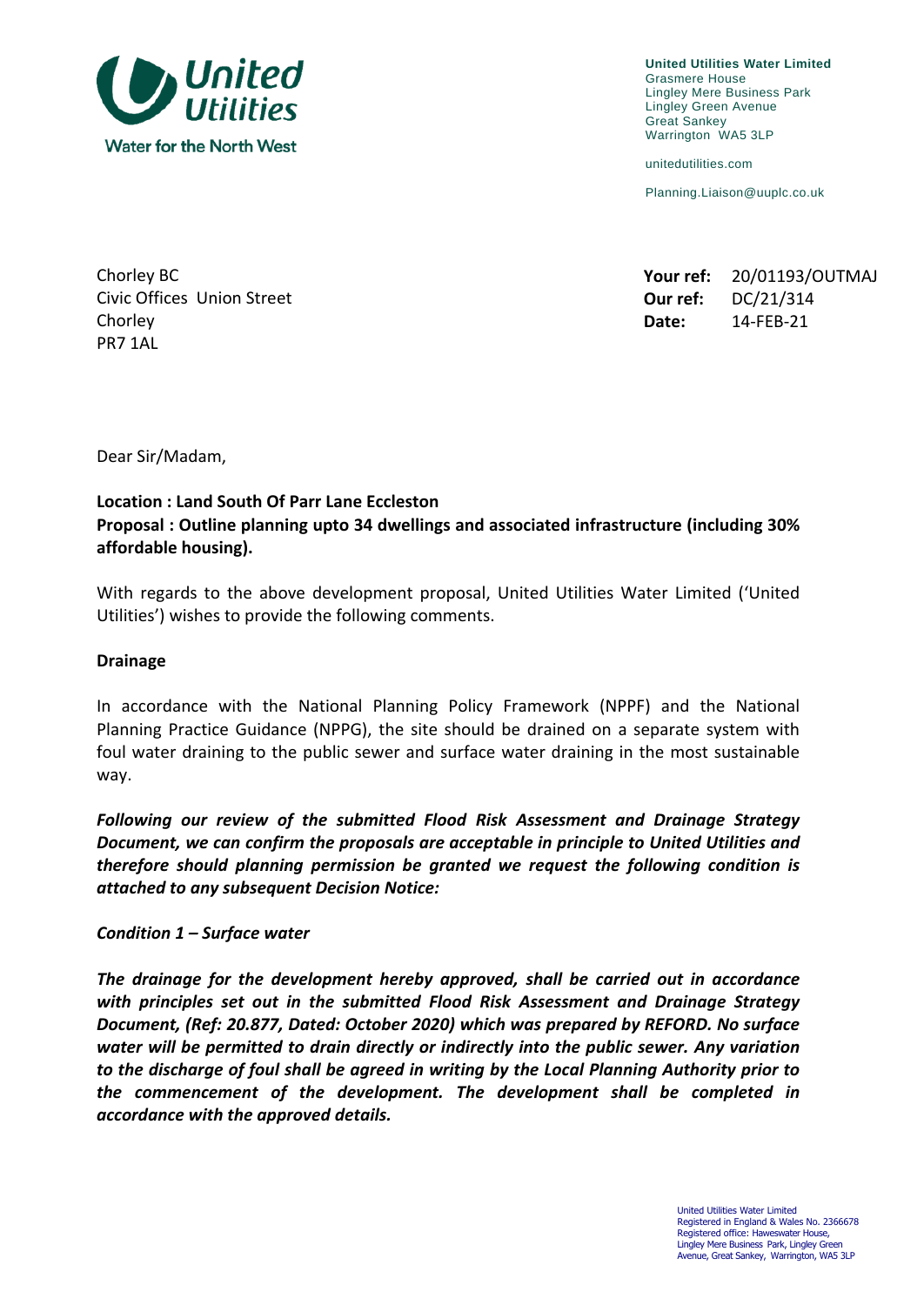# *Reason: To ensure a satisfactory form of development and to prevent an undue increase in surface water run-off and to reduce the risk of flooding.*

## *Condition 2 – Foul water*

### *Foul and surface water shall be drained on separate systems.*

## *Reason: To secure proper drainage and to manage the risk of flooding and pollution.*

The applicant can discuss any of the above with Developer Engineer, **Robert Brenton**, by email at [wastewaterdeveloperservices@uuplc.co.uk.](mailto:wastewaterdeveloperservices@uuplc.co.uk)

Please note, United Utilities are not responsible for advising on rates of discharge to the local watercourse system. This is a matter for discussion with the Lead Local Flood Authority and / or the Environment Agency (if the watercourse is classified as main river).

If the applicant intends to offer wastewater assets forward for adoption by United Utilities, the proposed detailed design will be subject to a technical appraisal by an Adoptions Engineer as we need to be sure that the proposal meets the requirements of Sewers for Adoption and United Utilities' Asset Standards. The detailed layout should be prepared with consideration of what is necessary to secure a development to an adoptable standard. This is important as drainage design can be a key determining factor of site levels and layout. The proposed design should give consideration to long term operability and give United Utilities a cost effective proposal for the life of the assets. Therefore, should this application be approved and the applicant wishes to progress a Section 104 agreement, we strongly recommend that no construction commences until the detailed drainage design, submitted as part of the Section 104 agreement, has been assessed and accepted in writing by United Utilities. Any works carried out prior to the technical assessment being approved is done entirely at the developers own risk and could be subject to change.

### **Management and Maintenance of Sustainable Drainage Systems**

Without effective management and maintenance, sustainable drainage systems can fail or become ineffective. As a provider of wastewater services, we believe we have a duty to advise the Local Planning Authority of this potential risk to ensure the longevity of the surface water drainage system and the service it provides to people. We also wish to minimise the risk of a sustainable drainage system having a detrimental impact on the public sewer network should the two systems interact. We therefore recommend the Local Planning Authority include a condition in their Decision Notice regarding a management and maintenance regime for any sustainable drainage system that is included as part of the proposed development.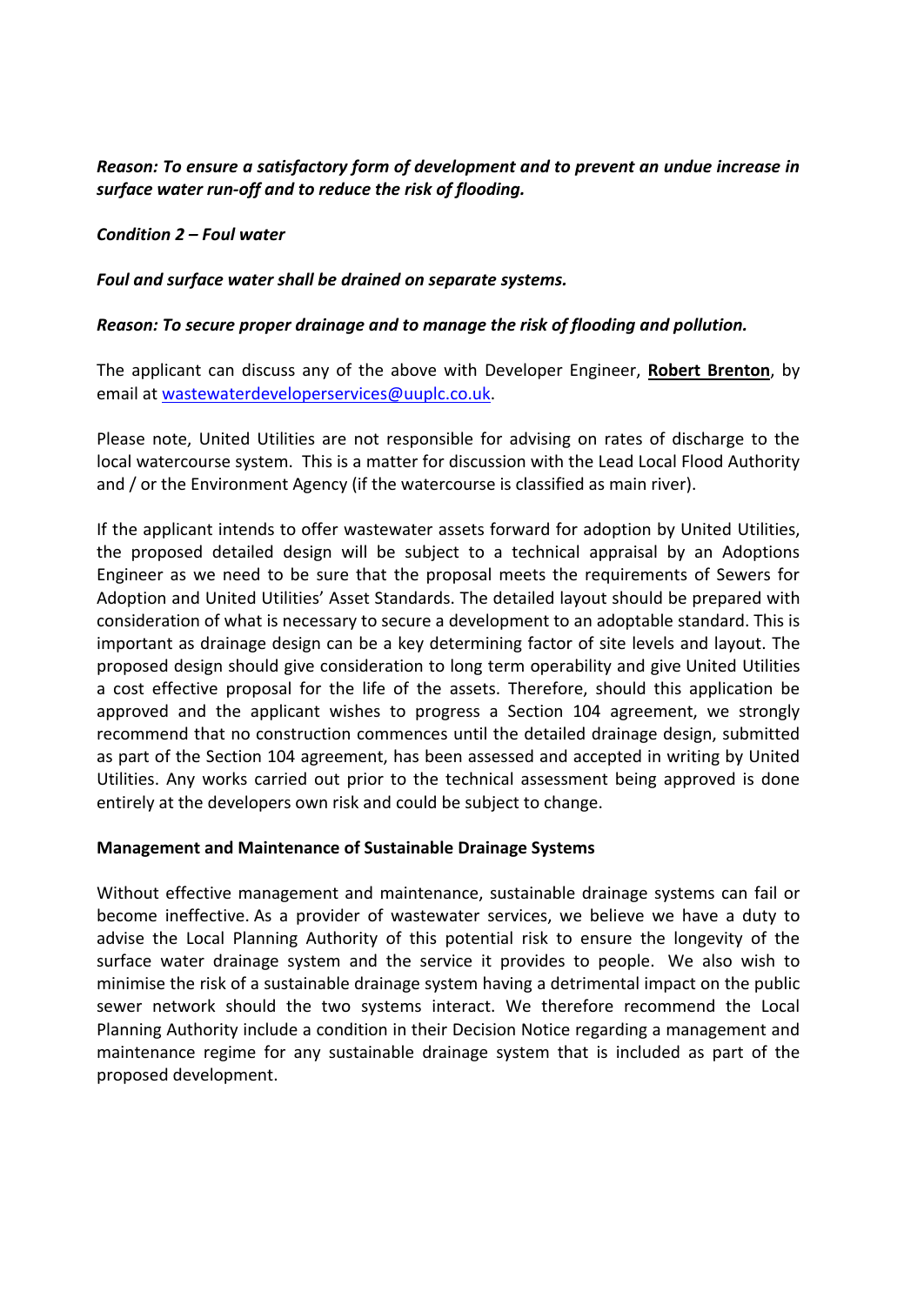For schemes of 10 or more units and other major development, we recommend the Local Planning Authority consults with the Lead Local Flood Authority regarding the exact wording of any condition. You may find the below a useful example:

*Prior to occupation of the development a sustainable drainage management and maintenance plan for the lifetime of the development shall be submitted to the local planning authority and agreed in writing. The sustainable drainage management and maintenance plan shall include as a minimum:* 

- *a. Arrangements for adoption by an appropriate public body or statutory undertaker, or, management and maintenance by a resident's management company; and*
- *b. Arrangements for inspection and ongoing maintenance of all elements of the sustainable drainage system to secure the operation of the surface water drainage scheme throughout its lifetime.*

*The development shall subsequently be completed, maintained and managed in accordance with the approved plan.*

*Reason: To ensure that management arrangements are in place for the sustainable drainage system in order to manage the risk of flooding and pollution during the lifetime of the development.*

Please note United Utilities cannot provide comment on the management and maintenance of an asset that is owned by a third party management and maintenance company. We would not be involved in the discharge of the management and maintenance condition in these circumstances.

# **Water Supply**

Our water mains may need extending to serve any development on this site and the applicant may be required to pay a contribution**.**

If the applicant intends to obtain a water supply from United Utilities for the proposed development, we strongly recommend they engage with us at the earliest opportunity. If reinforcement of the water network is required to meet the demand, this could be a significant project and the design and construction period should be accounted for.

To discuss a potential water supply or any of the water comments detailed above, the applicant can contact the team at **[DeveloperServicesWater@uuplc.co.uk.](mailto:DeveloperServicesWater@uuplc.co.uk)**

Please note, all internal pipework must comply with current Water Supply (water fittings) Regulations 1999.